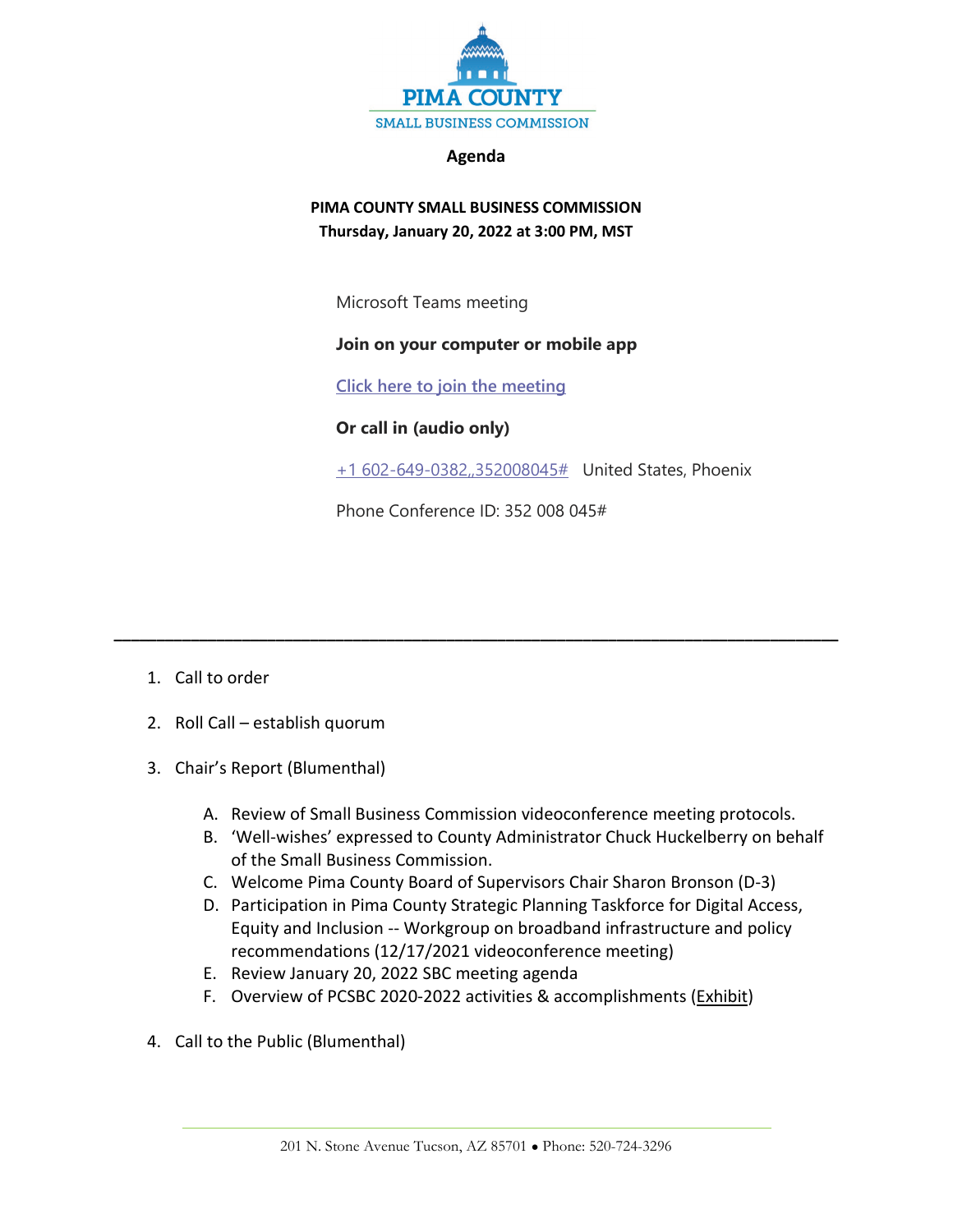- 5. Introduction of Special Guest: Pima County Board of Supervisors Chair Sharon Bronson (D-3)
- 6. Approval of Meeting Minutes (Blumenthal)
	- A. November 18, 2021
- 7. Coordinator's Report & Updates (Coordinator Patrick Cavanaugh)
	- A. Status of PCSBC in-person meetings (standing agenda item)
	- B. Commission vacancies
	- C. COVID-19 Update
	- D. Pima County Economic Development new director and staff
	- E. Questions from the Commission
- 8. Unfinished Business
	- A. Action: Date of presentation of 2021 & 2020 Small Business Awards at Pima County Board of Supervisors Meeting (Blumenthal)
	- B. Action: Follow-up on PCSBC recommendation to establish Pima County small business subscription service (Blumenthal) (2/Exhibits: B-Enhancing Communications with Small Businesses & 11/22/21 Letter to Chair Bronson & Board of Supervisors)
	- C. Action: Follow-up on PCSBC recommendation to oppose City of Tucson water rates increase for customers in unincorporated Pima County (Blumenthal) (1/Exhibit: 11/22/21 Letter to Chair Bronson & Board of Supervisors)
	- D. Action: Invitation to Pima County Supervisors to meet individually with the Small Business Commission at upcoming regularly scheduled Commission meetings (Blumenthal)
- 9. New Business
	- A. Election of 2022-2023 PCSBC Officers
		- a. Chair (Nominee: Commissioner Carlos Ruiz)
		- b. Vice Chair (Nominee: Commissioner Janay Arenas)
- 10. JTED Update (Goodman)
	- A. Support for JTED funding in 2022 AZ Legislature (Goodman)
- 11. Commissioner Updates
- 12. Agenda items for next SBC meeting: Thursday, January 20, 2022 @ 3pm, MST A. Potential guest(s):